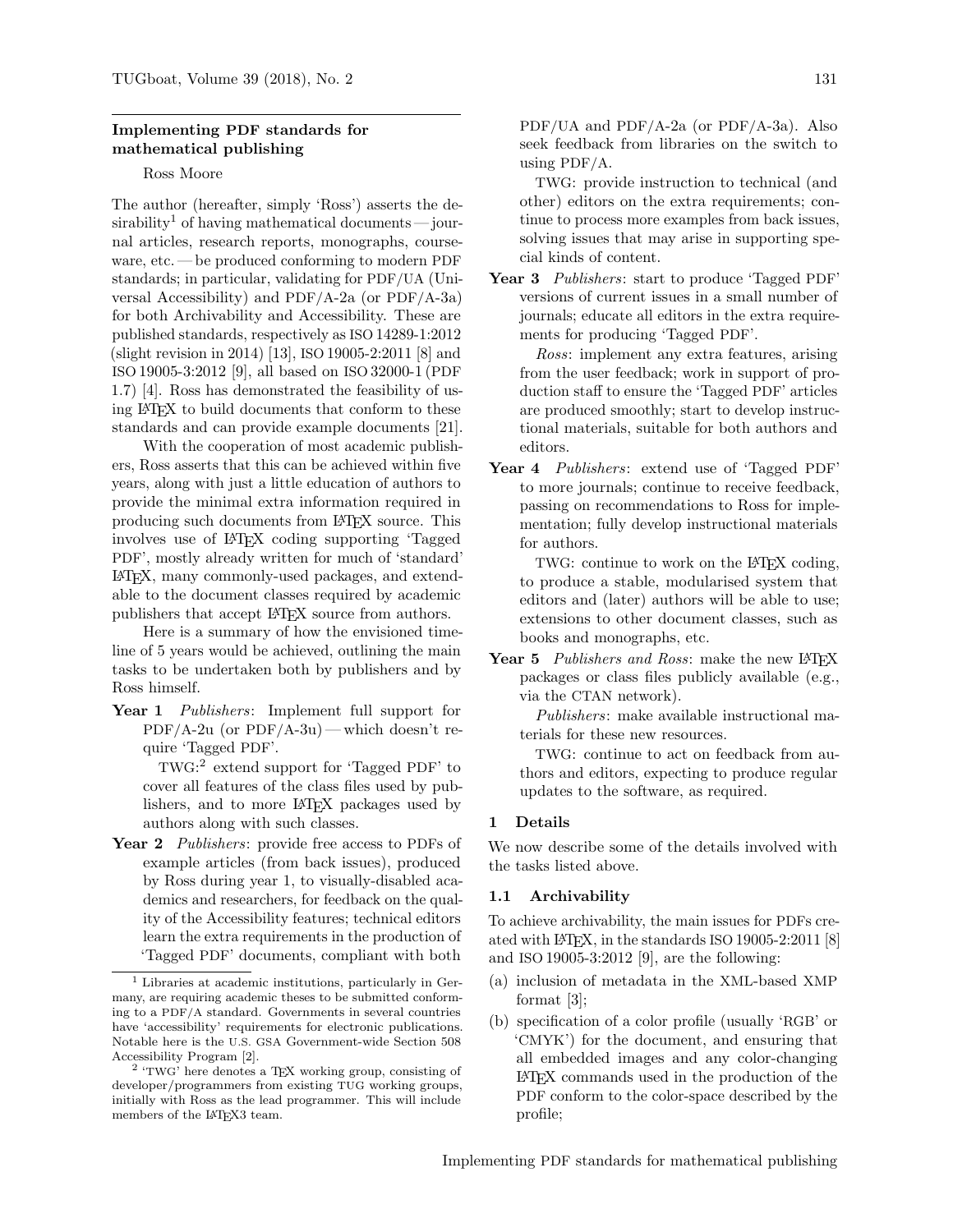- (c) characters in all fonts used within the document have a mapping into the Unicode collection of character codes;
- (d) interword spaces are present in the PDF output.

These are all requirements for all flavours of level and conformance for PDF/A. Thus to build up conformance with PDF/A-2a (the 'accessible' flavour), one can start first with PDF/A-2b or PDF/A-2u which do not require the extra complications needed for accessibility. Put simply, deal with the other issues first; then add the 'accessibility' part later. Furthermore, none of these affects the actual typesetting, so a PDF/A document can replace a non-PDF/A one at any stage in the production process, in particular to become a preferred online format. PDF/A-3 is appropriate when the final PDF is to contain attachments in formats other than PDF; e.g., movies or runnable code for mathematics engines.

The L<sup>AT</sup>EX package pdfx [\[22\]](#page-4-5) has coding to deal with all of the issues  $(a)$ – $(d)$  listed above, when used with pdfTEX as the processing engine. Ross is currently the principal developer for the pdfx package, so is familiar with its LATEX coding, and how to extend it to cope with any issues that may arise.

#### 1.2 Metadata

In a production environment, metadata will normally be stored in a database, separate from the LATEX source but clearly related to it. Using pdfx, a file (with suffix  $x$  *xmpdata*) is used with the  $\text{LATEX}$  job. This can be generated as a database report. Publishers will need to develop appropriate work flows.

The XMP metadata [\[3\]](#page-3-1) is organised as an XML formatted file, which is included uncompressed into a PDF as a single object. Using pdfx this XML file is constructed using a template, with TEX macros expanding to provide the values for specific Metadata fields. Values are passed to these macros using the .xmpdata file.

This setup is easily expanded to include extra fields, using the concept of 'PDF/A Extension Schema'. The standard templates which come with pdfx have examples of this, for including Metadata fields from PRISM specifications [\[23\]](#page-4-6). It is not hard to add new fields, and define extra T<sub>E</sub>X macros within the coding for pdfx.sty. If there is a need for this, in particular for information that ultimately needs to be supplied by authors, then Ross can extend the pdfx package to cope.

## 1.3 Color profiles

For PDF files distributed via the Internet, the appropriate color profile will normally be based on the 'RGB' color space. Consider embedded images, such

as photographs, scientific graphics or other kinds of colored diagram. These will all need to specify their colors via the RGB space— but this may not be the space used when a graphic image supplied by the author was created. There will be a need for conversions to be made.

Publishers already have to deal with such issues, but with strict conformance to a PDF/A standard, the amount of work required in this area can be expected to increase. It could be useful to setup an online 'color-conversion' service. This would allow authors to convert images prior to submission of a paper for publication. The resulting image could then be used by the author during preparation of their manuscript, and also be already available on the publisher's system, converted into the required format (perhaps with extra metadata added).

Some publishers may also want a 'CMYK' version of images for paper-printing, in color. This might be done via a separate L<sup>AT</sup>EX run, with the .xmpdata file specifying a CMYK profile, which need not be the one included with the pdfx package distribution [\[22\]](#page-4-5). Note that pdfx loads the xcolor package, with options corresponding to the chosen color space ('RGB' or 'CMYK'). This forces all LATEX color commands to use the specified space, irrespective of how a color was originally specified by the author. Thus there is no need to adjust an author's LATEX preamble, or other coding, to ensure compliance with a PDF/A standard.

## 1.4 Font mappings to Unicode

The pdfT<sub>F</sub>X software already has a feature to generate mappings of font characters to valid Unicode code-points, and the pdfx package enables this feature. However, some rarely-used characters can be mapped into invalid code-points; e.g., incorrectly mapped into the 'Private Use' area, or where there is no obvious corresponding code-point. When this occurs, the \pdfglyphtounicode command allows the problem to be overcome, for each troublesome font character. Such instances should be reported to Ross, to insert such command usage into pdfx.sty, to avoid the particular issue recurring.

## 1.5 Interword spaces

Normally TEX (and hence LATEX) does not insert space characters into the PDF output that it generates. However, since 2014 (and earlier in an experimental branch) the pdfTEX software has had the ability to insert extra spaces, using a heuristic method to determine when sufficient white space occurs between characters. This happens on output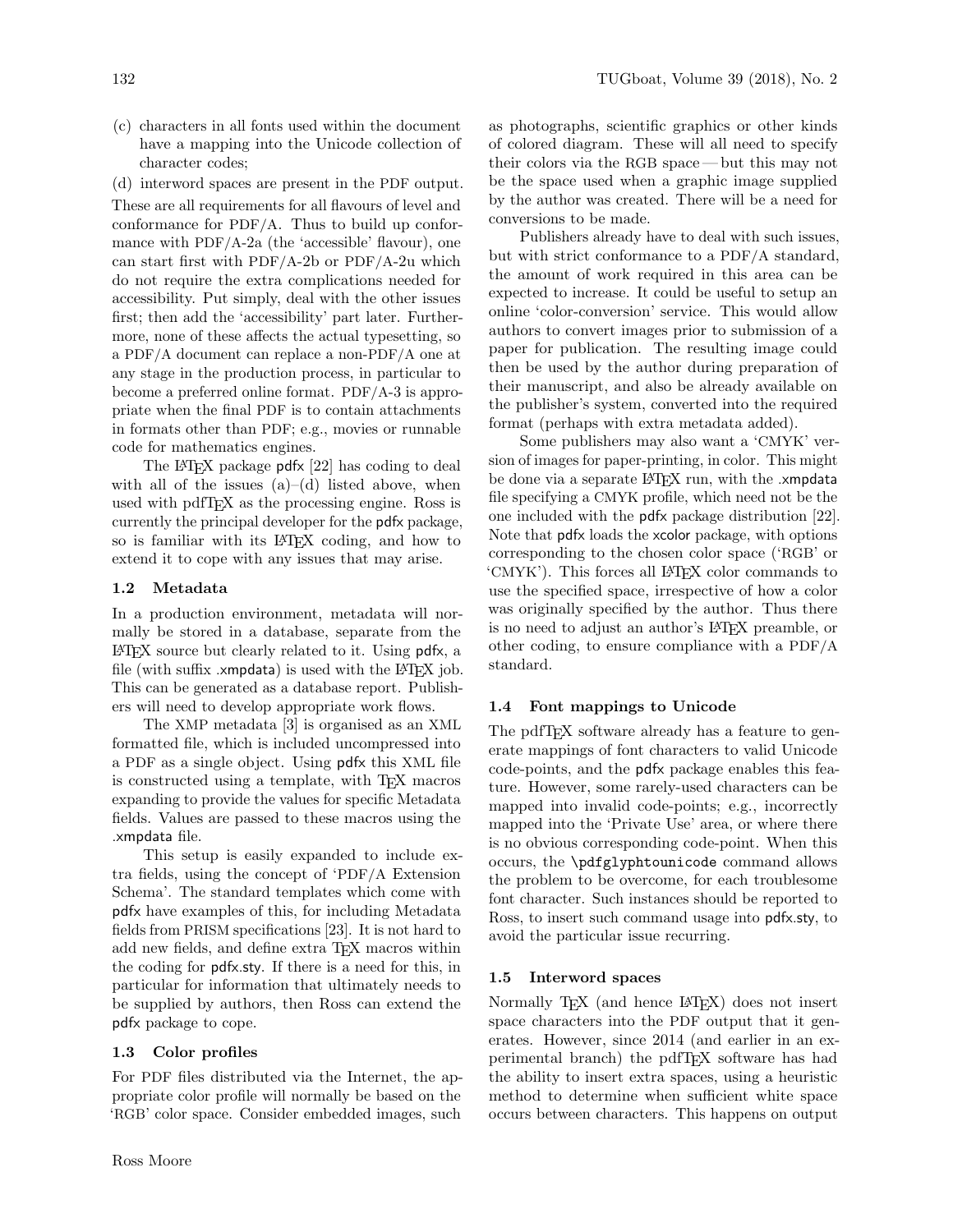only, so has no effect whatsoever on the typesetting. That is, the visual page remains unchanged. These spaces do contribute to Copy/Paste and occur within the output stream fed to screen-readers and 'Assistive Technology'.

This feature was added, at Ross' request, specifically to meet the requirement for PDF/A compliance. It is turned on automatically when using the pdfx package.

## 1.6 Validation

When producing a PDF document that is supposed to be conform to a particular standard, it is important to check this conformance with validator software. For PDF/A there are a number of programs that can do this. Best is probably the 'Preflight' utility that is built-in to the 'Acrobat Pro' application from Adobe Systems Inc. [\[1\]](#page-3-2). This can also be obtained as stand-alone software named pdfaPilot [\[10\]](#page-4-7). There's another validator at pdftools.com [\[11\]](#page-4-8).

Production editors in particular, and eventually all editors, will need to gain experience using such validation software. Starting with PDF/A-2u, the errors are likely to be associated with items  $(a)$ – $(d)$ above. Ross has had more than 5 years of experience creating documents conforming to PDF/A, in all its flavours. He can help interpret the error reports that may arise using Adobe's Preflight.

Later, as we move towards accessibility, via 'Tagged PDF', which has much stricter requirements on what must be tagged, and how that tagging is actually done — some of the errors will have an obvious cause associated with poorly-constructed LATEX coding in an author's manuscript. Others may not be so clear. Since TEX was designed well before PDFs were conceived, let alone any tagging, there are no internal checks related to it. Macros can be written in LATEX to catch some tagging-related errors, but for most errors that are not also errors in T<sub>EX</sub>, mostly you will not know that there is a problem until the resulting PDF has been checked with a validator. Again Ross' experience is paramount here, to diagnosing the problem and devising appropriate internal LATEX coding to properly handle the situation.

#### 2 Tagging for accessibility

Producing a 'Tagged PDF' document requires tagging both structure and content. With 'structure tagging' viewed as providing a tree-like description of blocks the information contained within the document, then 'content tagging' supplies the leaf nodes for this tree. That is, a span of content 'hangs off' the structure tree, much as a leaf hangs from a branch. Detailed indexing of all structure types allows for

rich navigation facilities; e.g., finding all section headings, list items, all inline or displayed mathematical expressions.

It is this embedded structure and indexing that is the key to 'Accessibility' within a PDF, since it allows the content to be studied in ways that are independent of visual appearance. A primary requirement of PDF/UA, is for all content to be 'tagged', either as leaf nodes of the structure tree, or as an 'Artifact' — such as page numbers and running headers and footers. Content such as embedded figures and mathematical formulae must be accompanied by 'alternative text', providing an easily spoken description of what the formula is about.

Precise (and some not-so-precise) rules on how a PDF file needs to be constructed for PDF/UA is detailed in the 'Matterhorn Protocol' [\[15\]](#page-4-9). This document contains a collection of 31 checkpoints, comprised of 136 'Failure Conditions', to test whether a given PDF is compliant. Most of these can be automated, and such checking is available with the validation software mentioned above. Furthermore, Adobe's 'Acrobat Pro' software [\[1\]](#page-3-2) has a suite of 32 checks built in to its 'Accessibility Tool', most of which are the same as in the Matterhorn Protocol; there are differences, but no incompatibilities. Some of the latter tests can only be checked by a human; e.g., sufficient color contrast, correct reading order, hyperlinks point to a sensible (and correct) target, etc. In all, these rules embody all of the WCAG guidelines [\[24\]](#page-4-10) for documents delivered via the internet, insofar as these can be sensibly applied to a PDF document — most can.

It is desirable for PDFs produced using LATEX to satisfy *all* the automated checks of both the Matterhorn Protocol [\[15\]](#page-4-9) and Acrobat Pro's Accessibility Tool [\[1\]](#page-3-2). This has been the case with Ross' earlier work [\[18,](#page-4-11) [19,](#page-4-12) [20\]](#page-4-13), and remains so with the 'Tagged PDF' document examples [\[21\]](#page-4-4) produced more recently. Furthermore, the idea of 'alternative text' can be extended beyond figures and formulæ; indeed, any structure item or span of content can have a speakable alternative. This is useful for the 'Accessible Text' view, as read by screen-readers that do not have the ability to follow structure, but only content. In [\[20\]](#page-4-13) Ross introduced the notion of 'access-tag', which is a span of content containing a single very, very small space, which can be equipped with arbitrary 'alternative text'. It can hold words such as "start of enumerated list", "end of quotation", etc., as appropriate to the start and end of blocks of special content.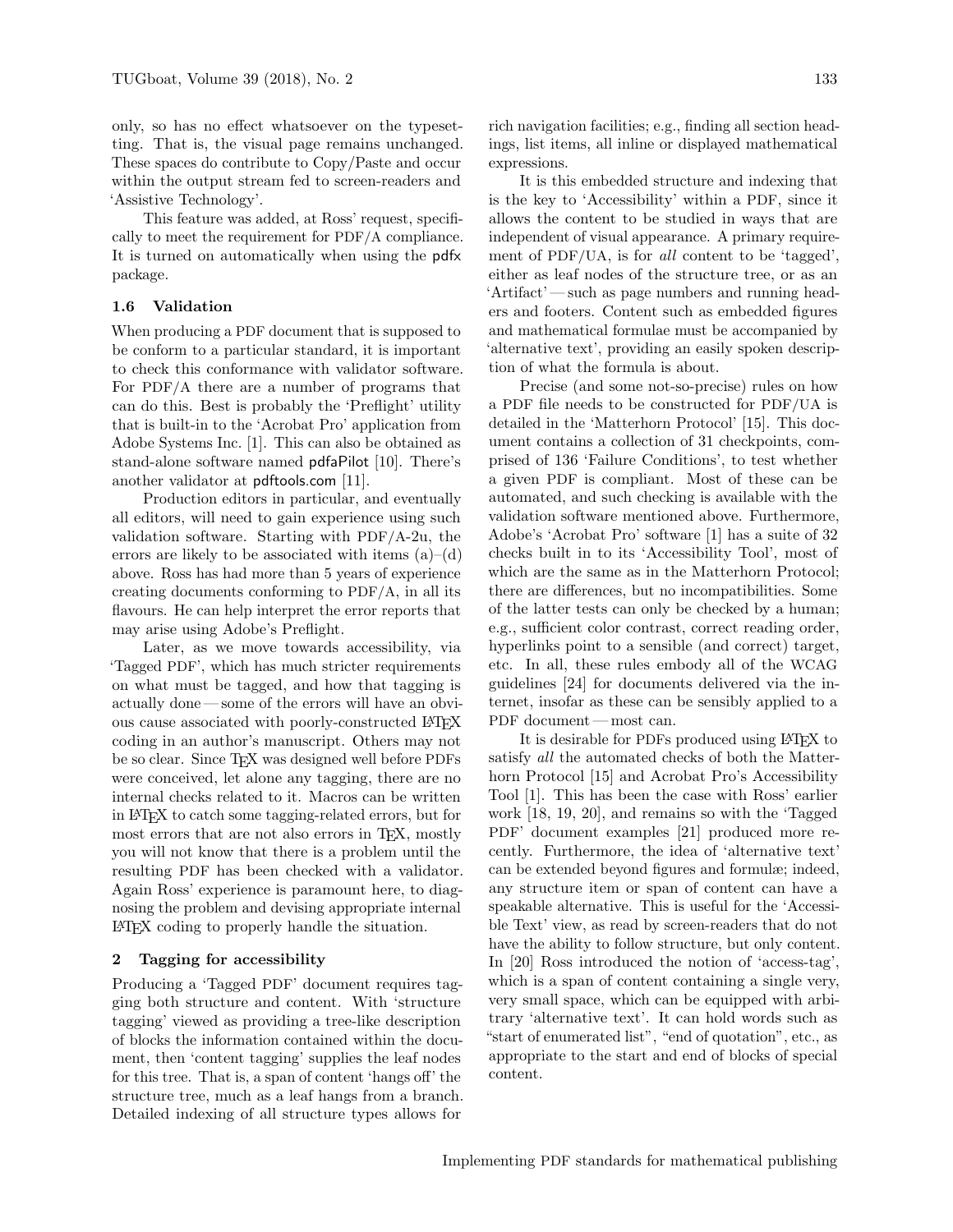# 2.1 Tagged PDF with L<sup>AT</sup>EX

To date, the tagging required for many aspects of a document's structure have been implemented by Ross, within example documents [\[21\]](#page-4-4). These include:

document title, normal paragraphing, section headings (numbered and unnumbered), lists and list-items, font-changes within a paragraph, italic corrections, inline mathematics, most amsmath displayed environments, footnotes, cross-referencing, hyperlinks, table-of-contents, citations, bibliography, floats, theorem-like environments, some verbatim environments, quotations, centering, abstract, included images, . . .

The title page of a document depends very much on the particular document class being used. A significant amount of work is needed to correctly tag all the different pieces of information that may occur. Thus a large part of the work required to support a new document class is devoted to just getting the first page(s) correct. All of this has been done in such a way that the pagination and full-page layout are exactly the same as would occur with no tagging; that is, all the internal 'glue' calculations performed by the TEX engine result in the same numerical values for all glue settings.

Other typical document elements that currently are not yet properly supported include:

tabular environments, two-column format, color-changing commands, language switches, index and indexing, some displayed math-environments, line-numbering, commenting, and most user-supplied packages that are not merely built from environments in the LATEX base distribution.

Thus there is still plenty of work to be done, some of it easy, but much of it not. The main source of difficulty lies in the ways that different environments can interact with each other. There are many situations in LAT<sub>EX</sub> where one environment or structure is not complete until the next has begun. So it is not just a matter of wrapping start and finish tags around every piece of supplied content. Instead one needs to understand the subtleties of how different environments and other structures actually start and finish, within the context established by surrounding material.

#### 2.2 Export to other formats

When creating a 'Tagged PDF' document from LAT<sub>EX</sub> source, the created tags use the name of the LATEX

environment presenting its content. These names are essentially arbitrary, so must be 'mapped' to standard PDF structure types. Similarly for the tagging of content. The format provides a 'Role Map' feature for precisely this purpose. This is important for exporting the PDF's content into other formats: XML, HTML, plain text, accessible text, Microsoft Word, Excel spreadsheet, PowerPoint slides, etc.

Upon exporting to XML using Acrobat Pro DC [\[1\]](#page-3-2), the structure tags use the user-defined (i.e.,  $\langle \text{HTr } X \rangle$  names; that is, no DTD is assumed. Furthermore all the metadata is included in the resulting XML file. On the other hand, export to HTML uses tags based on the role-mapped structure. There is also a 'Class Map' feature that allows style attributes to be added to tags upon export. With proper use of the 'Role Map' and 'Class Map' a 'Tagged PDF' version of a document can be truly 'Universal', much as in the mathematical (categorical) sense. That is, good quality alternative formats of a document's content can (at least in principle) be obtained from the PDF file, using 'Export' options, just as a functor can be factored through a 'Universal Object'. To make this even better, especially when mathematical content is involved, may require collaboration with Adobe and other PDF browser distributors.

#### 3 Future directions

In July 2017, a new version of the PDF specification was released, namely PDF 2.0 [\[6\]](#page-4-14). This is 'Tagged PDF', with only a few changes and recommendations from PDF 1.7 [\[5,](#page-4-15) [4\]](#page-4-3), and a few new features. There should soon be a release of PDF/UA-2. The main difference will be that mathematics must be described structurally, using MathML tagging [\[14\]](#page-4-16). Ross has done some preliminary work [\[18,](#page-4-11) [19,](#page-4-12) [20\]](#page-4-13) which used a non-standard pdfTEX engine, not generally available. It is too soon to directly incorporate this work, but it should be a long-term aim to do so. First we need to get editors and authors used to using 'Tagged PDF' and creating 'Accessible' documents. Generating MathML descriptions, and their inclusion into published articles, can be a goal to be realised perhaps seven or more years hence.

#### References

- <span id="page-3-2"></span>[1] Acrobat DC; Adobe Systems Inc. [acrobat.adobe.com/au/en/acrobat.html](https://acrobat.adobe.com/au/en/acrobat.html)
- <span id="page-3-0"></span>[2] General Services Administration, U.S. Government-wide Section 508 Accessibility Program. [section508.gov](https://section508.gov)
- <span id="page-3-1"></span>[3] ISO 16684-1:2012; Graphic technology— Extensible metadata platform (XMP) specification— Part 1: Data model, serialization and core properties; Technical